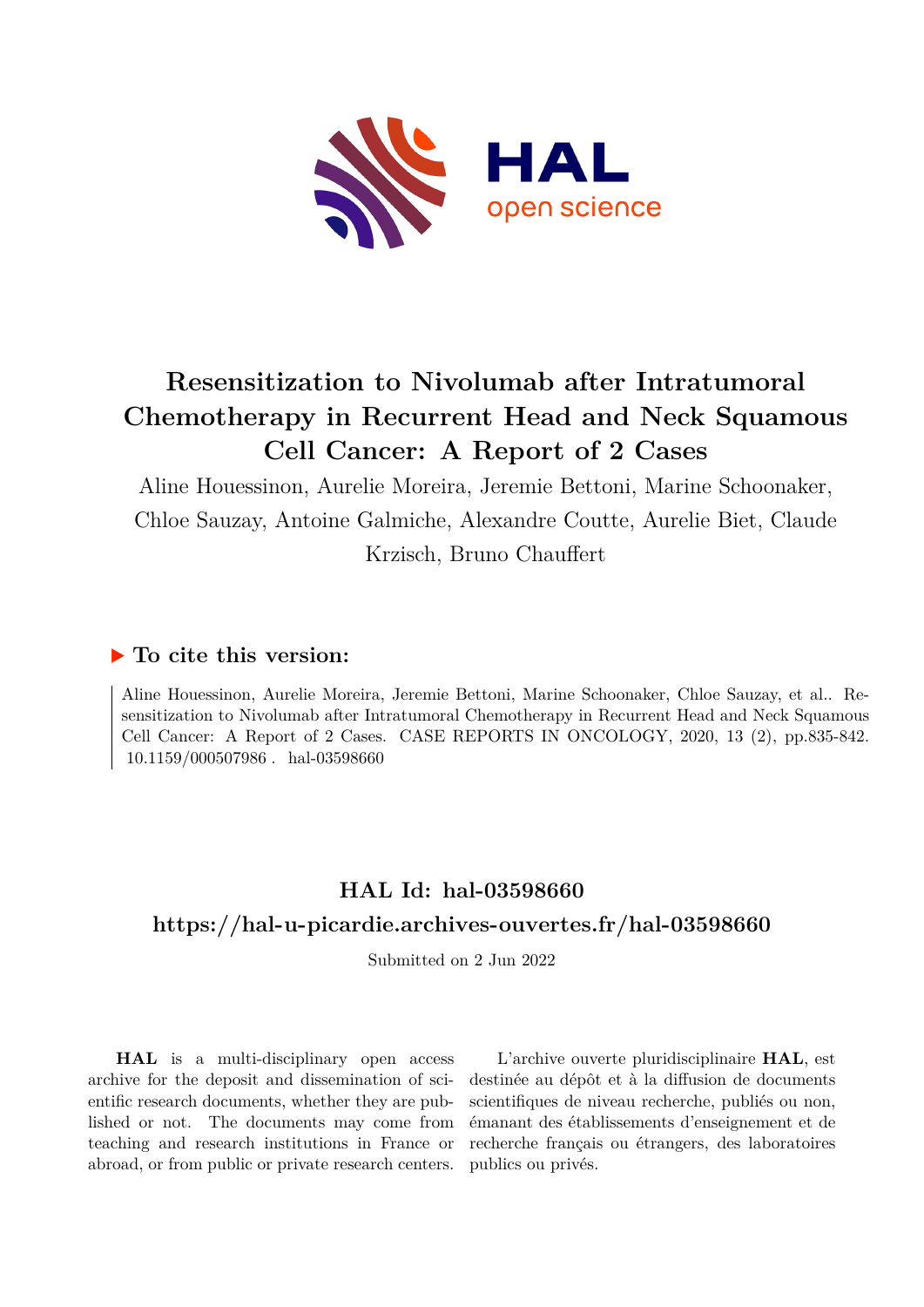**Case Reports** in Oncology

Case Rep Oncol 2020;13:835–842

Published online: July 14, 2020 DOI: 10.1159/000507986

© 2020 The Author(s). Published by S. Karger AG, Basel www.karger.com/cro



This article is licensed under the Creative Commons Attribution-NonCommercial 4.0 International License (CC BY-NC) (http://www.karger.com/Services/OpenAccessLicense). Usage and distribution for commercial purposes requires written permission.

**Case Report**

## **Resensitization to Nivolumab after Intratumoral Chemotherapy in Recurrent Head and Neck Squamous Cell Cancer: A Report of 2 Cases**

Aline Houessinon<sup>a, c</sup> Aurélie Moreira<sup>a</sup> Jérèmie Bettoni<sup>b, c</sup> Marine Schoonaker<sup>c, d</sup> Chloé Sauzay<sup>c, d</sup> Antoine Galmiche<sup>c, d</sup> Alexandre Coutte<sup>e</sup> Aurélie Biet<sup>f</sup> Claude Krzisch<sup>e</sup> Bruno Chauffert<sup>a, c</sup>

aDepartment of Medical Oncology, University Hospital, Amiens, France; bDepartment of Maxillo-Facial Surgery, University Hospital, Amiens, France; <sup>c</sup>EA7516 CHIMERE, Picardie Jules Verne University, Amiens, France; dLaboratory of Biochemistry, University Hospital, Amiens, France; <sup>e</sup>Department of Radiotherapy, University Hospital, Amiens, France; <sup>f</sup>Department of ENT and Cervico-Facial Surgery, University Hospital, Amiens, France

#### **Keywords**

Head and neck cancer · Nivolumab · Intratumoral chemotherapy · Abscopal-like effect

#### **Abstract**

The survival of patients with head and neck squamous cancer with locoregional recurrence is short if salvage surgery or radiation cannot be performed. Systemic chemotherapy based on platinum salts and cetuximab produces only partial and transient responses. Immune checkpoint inhibitors (i.e., nivolumab) lead to a low complete response rate of only about 10%, but in some cases the effects can be long-lasting. Intratumoral chemotherapy (ITC) has been proposed for patients with local recurrence of head and neck squamous cell carcinoma with an objective response rate of 27–50%. However, it often leads to peritumoral tissue necrosis, and the duration of local control is limited. Here, we present 2 patients with head and neck squamous cell cancer whose local recurrences were refractory to intravenous chemotherapy and nivolumab. ITC using nonnecrotizing molecules, associated with nivolumab, led to complete stable local and distant response. ITC seems to trigger tumor resensitization to previously ineffective immunotherapy. This combination deserves an evaluation in the framework of a prospective trial.  $\qquad \qquad \odot$  2020 The Author(s).

Published by S. Karger AG, Basel

Aline Houessinon Department of Medical Oncology, University Hospital of Amiens Rond point du professeur Christian Cabrol FR–80054 Amiens (France) houessinon.aline@chu-amiens.fr

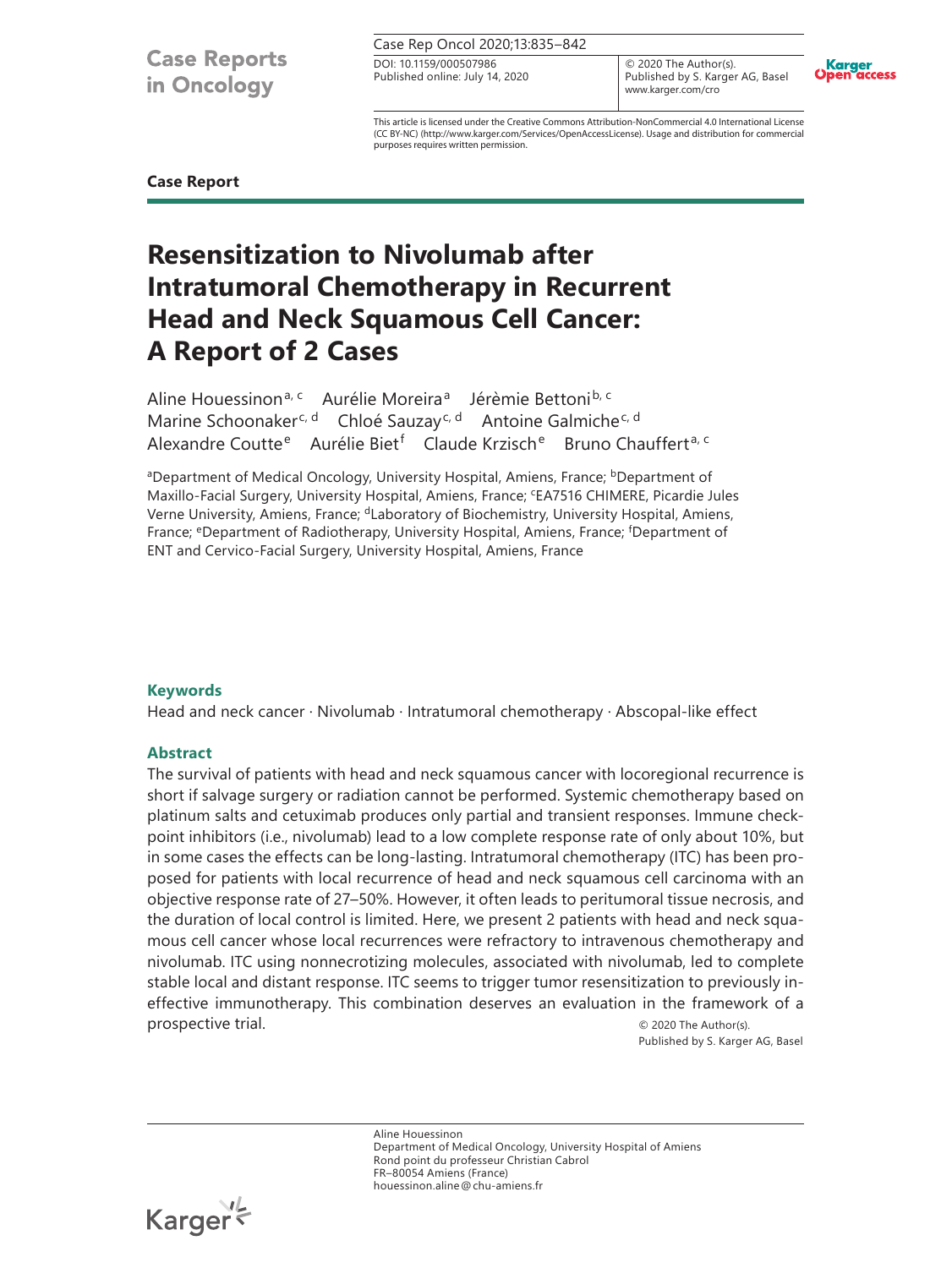Case Rep Oncol 2020;13:835–842 836

Houessinon et al.: Resensitization to Nivolumab after Intratumoral Chemotherapy www.karger.com/cro

DOI: 10.1159/000507986 © 2020 The Author(s). Published by S. Karger AG, Basel

#### **Introduction**

In Europe, head and neck squamous cell cancers (HNSCC) represent 4% of all malignancies [1], occurring mainly in men. Prognosis remains poor with a 60% locoregional failure and 30% metastatic relapse after local treatment [2]. Therapeutic options in recurrent or metastatic HNSCC are limited to platinum-based chemotherapy and cetuximab (monoclonal antibody directed against the epidermal growth factor receptor), with a response rate of 36% and a few long-term complete responses [3, 4]. Anti-PD-1 immune checkpoint inhibitors, such as nivolumab, have recently been approved for the treatment of recurrent and/or metastatic HNSCC. Complete response rate remains low, approaching 10% [5]. In Europe, nivolumab is currently the gold standard treatment for recurrent HNSCC that are refractory to chemotherapy-based regimens.

Intratumoral chemotherapy (ITC) has been proposed for patients with local recurrence of HNSCC, for whom traditional therapeutic approaches have failed. The objective response rate varies from 27 to 50% [6]. Despite these encouraging results, this technique presents some limitations: the drug distribution in tumors is often nonhomogeneous, the long-term local control rate is low, and side effects, such as pain and peritumoral tissue necrosis, can occur.

We report 2 patients with long-term complete remission using ITC combined with intravenous (IV) nivolumab in recurrent HNSCC that were previously refractory to immunotherapy. These encouraging results could perhaps be explained by drug-induced modulation of PDL-1 expression in HNSCC cells.

#### **Case Reports**

*Case 1*

A 65-year-old former smoker, with a medical history of atrial fibrillation treated with fluindione and propranolol and diabetes treated with sitagliptin, presented isolated lymphadenopathies in right cervical nodes, levels II and III, in April 2015. The endoscopic examination of the airways and the extension assessment were considered normal (cTxN2M0). He underwent a right cervical dissection. The histological analysis was consistent with squamous cell carcinoma in 2 of the 16 nodes that were removed. Adjuvant radiotherapy delivering 66 Gy in 33 fractions was then carried out. In December 2015, a supraglottic carcinoma was discovered with left level III cervical lymphadenopathy. The patient underwent a left cervical dissection resulting in 9 pathological lymph nodes among the 23 removed, followed by radiotherapy on both the laryngeal tumor (66 Gy, 33 fractions) and the lymph nodes with concomitant cetuximab. In October 2016, several skin nodules appeared at the level of the right cervical dissection scar. The patient received nivolumab (3 mg/kg every 15 days) from January 2017 to March 2017, but clinical progression led to discontinuation. He then received docetaxel, carboplatin, and cetuximab from April 2017 to December 2017, which were stopped owing to local progression after stabilization. From January 2018 to May 2018, gemcitabine associated with methotrexate were administered: initially, a partial local response was obtained, but progression occurred locally and at a distance with left iliac and axillary metastatic nodes. From June to July 2018, nivolumab was re-introduced, but local progression appeared after 2 injections. The patient then received ITC with cisplatin 20 mg/L and gemcitabine 200 mg/L by 24-h infusion using 1 catheter. The absence of mixture precipitation was verified visually. ITC was performed on July 17, 2018, July 31, 2018, and September 4, 2018. A complete local response was obtained (Fig. 1A–C). In November 2018, 18-fluorodesoxyglucose positron emission tomography (18-FDG-PET) scan showed hyperfixation of a

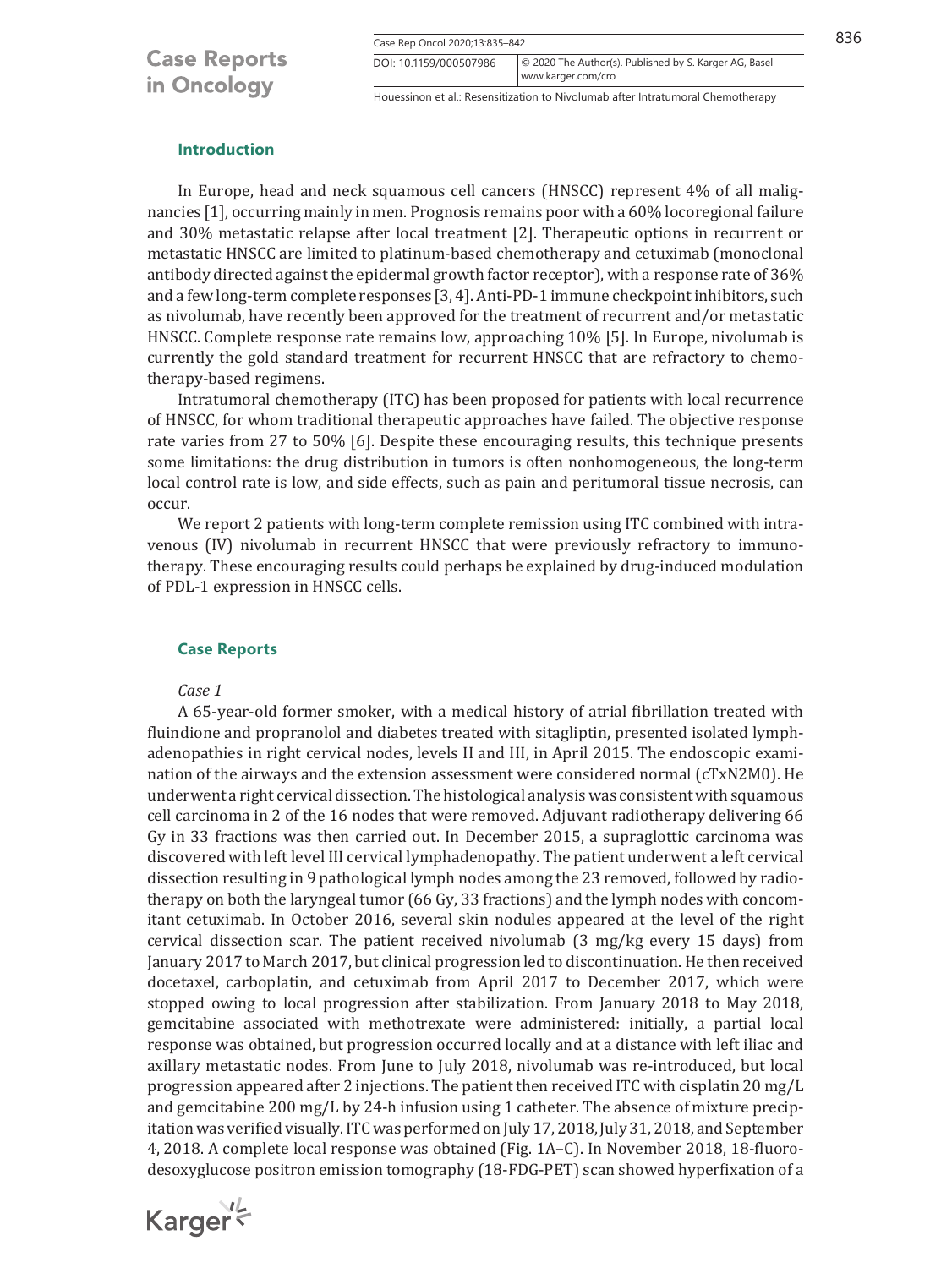



18-FDG-PET scan after restarting IV nivolumab with sustained response.

3-cm left mobile axillary lymphadenopathy (Fig. 1D). Nivolumab was resumed on January 17, 2019 (240 mg every 15 days). The left axillary lymphadenopathy completely disappeared after the first injection of nivolumab. The 18-FDG-PET scan on August 5, 2019, and then on December 5, 2019, showed a complete metabolic response (Fig. 1E, F). There was no skin recurrence. Nivolumab was discontinued in December 2019. The patient was in complete remission on February 26, 2020, 20 months after the first ITC.

#### *Case 2*

A 64-year-old former smoker with a history of alcohol-induced cirrhosis. The patient was weaned off alcohol. He presented with a squamous carcinoma of the base of the tongue in February 2016 (cT4aN3M0). Radiotherapy on both the tumor and the lymph nodes (69 Gy, 30 fractions) was given with concomitant carboplatin and 5-fluorouracil chemotherapy. He presented a recurrence with a right retro-mandibular lymphadenopathy treated with docetaxel,

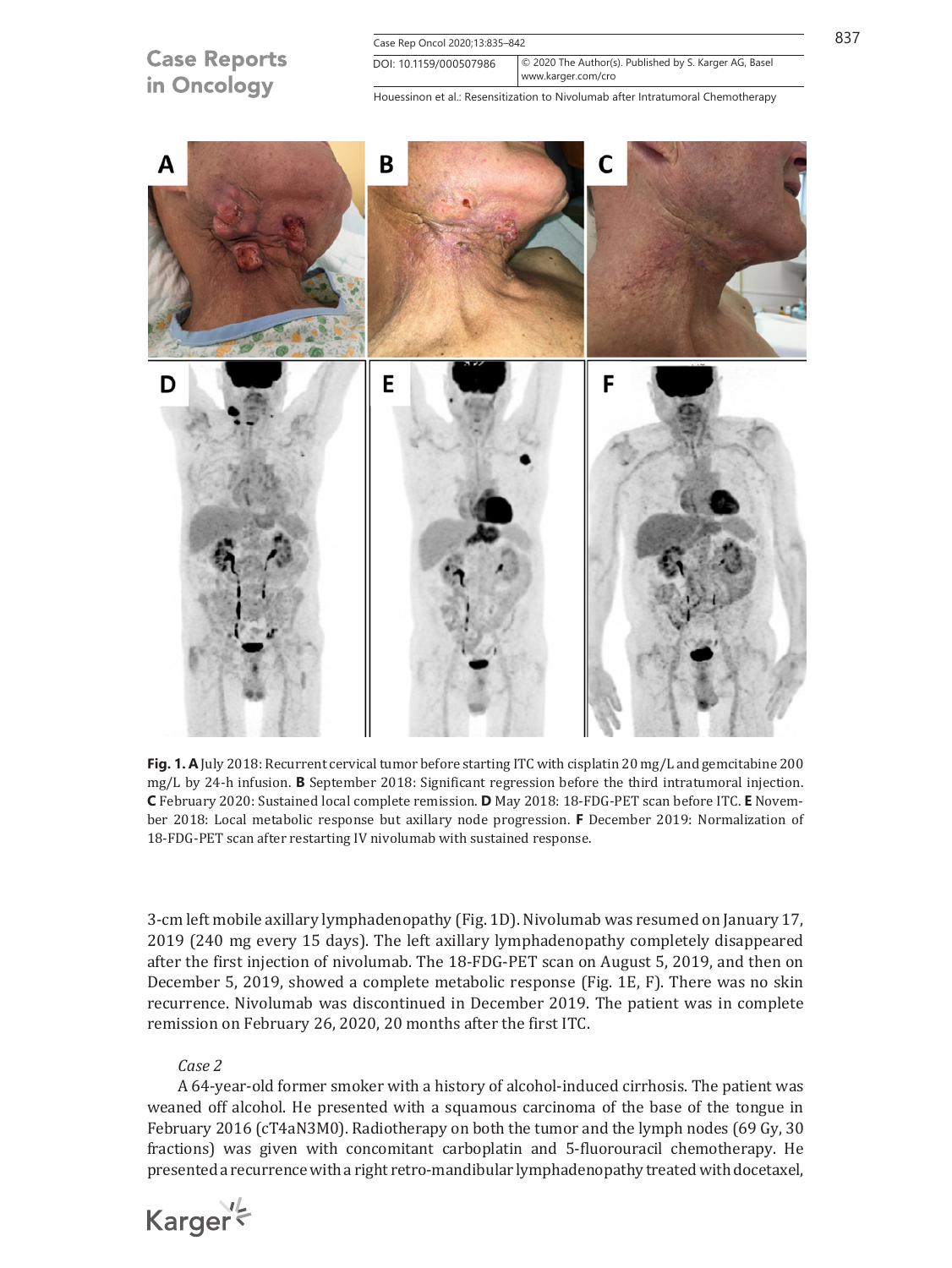



**Fig. 2. A** January 2019: Recurrent retromandibular tumor before starting ITC with carboplatin 20 mg/L, gemcitabine 200 mg/L, and paclitaxel 20 mg/L by 24-h infusion. Note the partial distribution of the drug mixture dyed by Patent Blue. **B** April 2019: Slow tumor regression with dry necrosis after 2 rounds of ITC. **C** March 2020: Complete local response 13 months after ITC and restarting IV nivolumab. **D** FDG-PET scan before ITC. Note the tumor hyperfixation and a right hilar node fixation. **E** October 2019: Disappearance of the 18-FDG fixation in the retromandibular area after ITC, but increased FDG fixation in the right hilar area. **F** March 2020: Normalization of 18-FDG-PET scan after hypofractionated radiotherapy on the right hilar node.

carboplatin, and cetuximab from January to July 2018. A transient partial response was achieved. Nivolumab (240 mg/15 days) was administered from August to October 2018 with no efficacy. Two courses of docetaxel with carboplatin also had no effect. The patient then received intratumoral carboplatin 20 mg/L, gemcitabine 200 mg/L, and paclitaxel 20 mg/L by 24h-infusions on January 17, 2019, and February 8, 2019. The absence of mixture precipitation was verified visually. Patent Blue dye was added during the first infusion to visualize the distribution of the liquid (Fig. 2A). One intratumoral catheter was used at each ITC administration. Despite only a partial perfusion of the tumor, a partial and then a complete local response was obtained (Fig. 2B, C). Nivolumab was re-administered from February 2019 to date (March 2020). Since a hyperfixing lymphadenopathy persisted at the right hilar level on the 18-FDG-PET scan in October 2019 (Fig. 2E), irradiation was carried out (30 Gy, 5 fractions). In March 2020, 14 months after the first ITC, the 18-FDG-PET scan no longer showed significant fixation.

Karger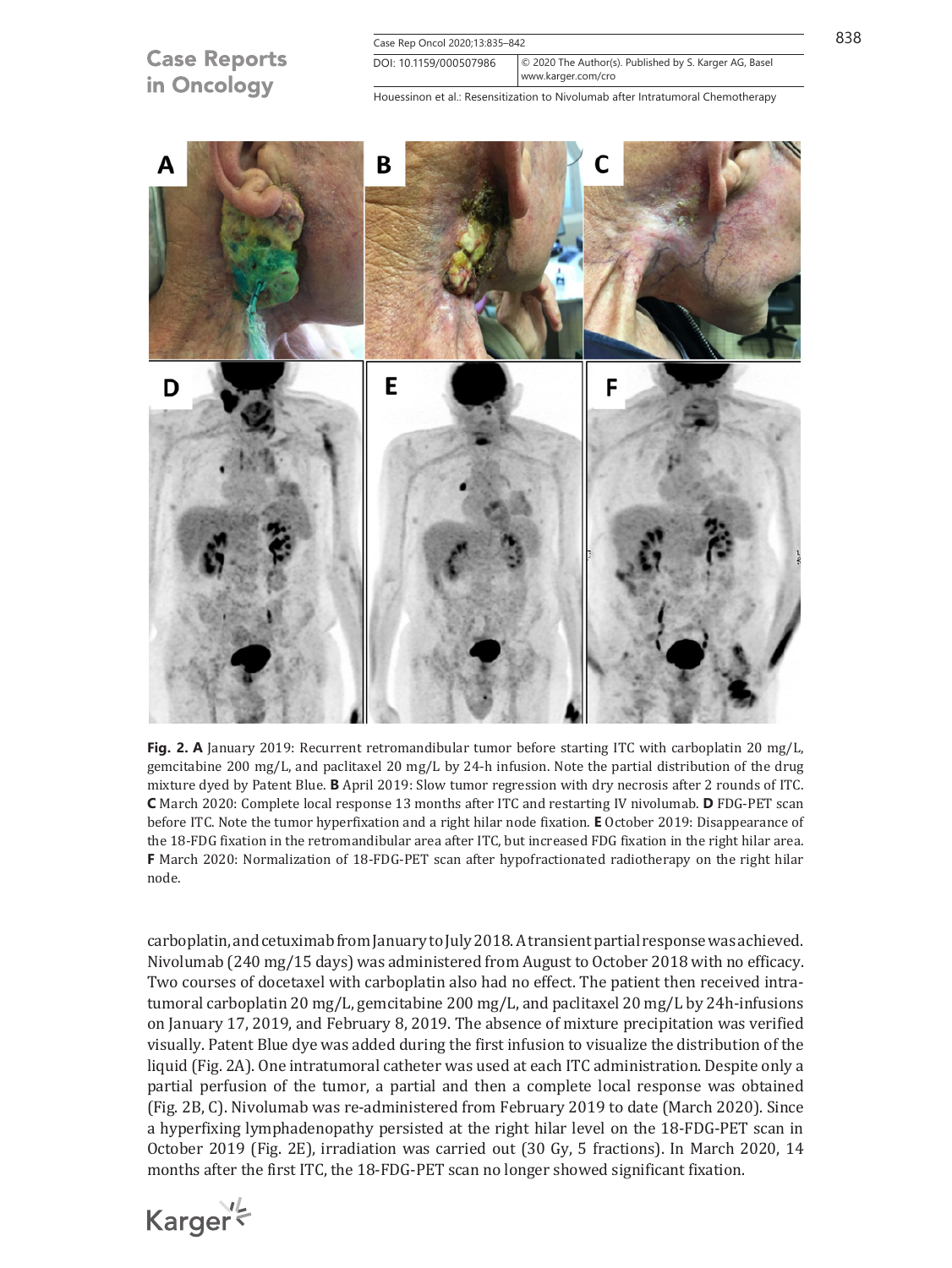

**Fig. 3. A**, **B** Significant induction in the expression of PDL-1 in BICR6 cells exposed to gemcitabine and paclitaxel and in PECA/PJ34 cells exposed to gemcitabine and cisplatin. **C** PDL-1 expression was not enhanced in PECA/PJ41 cells exposed to paclitaxel, gemcitabine, or cisplatin. Complete cellular extracts were prepared and analyzed by immunoblot for PDL-1 expression, using standard procedures. The ratio is a quantification of PDL-1 over actin. Three independent experiments are analyzed. \* *p* < 0.05 compared to control (Student's *t* test).

|                                                             | IC50 gemcitabine, mg/L IC50 paclitaxel, mg/L IC50 cisplatin, mg/L |                            |                            |
|-------------------------------------------------------------|-------------------------------------------------------------------|----------------------------|----------------------------|
| BICR6<br>PECA/PJ41<br>PECA/PI34                             | 0.0036<br>0.0176<br>0.2855                                        | 0.0086<br>0.0838<br>0.0925 | 2.8930<br>3.2710<br>6.7040 |
| Concentration used in patients<br>(ratio vs. in vitro IC50) | 200 (700-55,000)                                                  | $20(220-2,500)$            | $20(3-7)$                  |

**Table 1.** In vitro cytotoxicity of cisplatin, gemcitabine, and paclitaxel in human HNSCC cancer cell lines

Exponentially growing cells were treated with the indicated drugs for 8 h, then postincubated in drug-free culture medium for 48 h before fixation by ethanol and staining by Crystal Violet. After washing, cell-fixed dye was eluted in a dodecyl sulfate solution and optical densitometry was read at 590 nm. Results are expressed as percent of control untreated cells. Half maximal inhibitory concentrations (IC50) were calculated by the PRISM software.

#### *In vitro Cytotoxicity and PDL-1 Expression after Exposure of Human HNSCC Cell Lines to Platinum Salts, Gemcitabine, and Paclitaxel*

The cytotoxicity of the drugs used for ITC in the 2 patients was evaluated in vitro using the human HNSCC cell lines PECA/PJ34, PECA/PJ41, and BICR6 (Table 1). These cell lines are HPV negative like the majority of tobacco-induced HNSCC observed in France. Carboplatin was less active than cisplatin, and the IC50 could not be determined (not shown). The ratio between the concentration used in ITC and the IC50 was lower for cisplatin than for gemcitabine and paclitaxel. PDL-1 expression was enhanced in the BICR6 cell line exposed to gemcitabine and paclitaxel (Fig. 3A) and in the PECA/PJ34 cell line exposed to gemcitabine and cisplatin (Fig. 3B). No increase in expression of PDL-1 was found in PECA/PJ41 cells (Fig. 3C).

Karger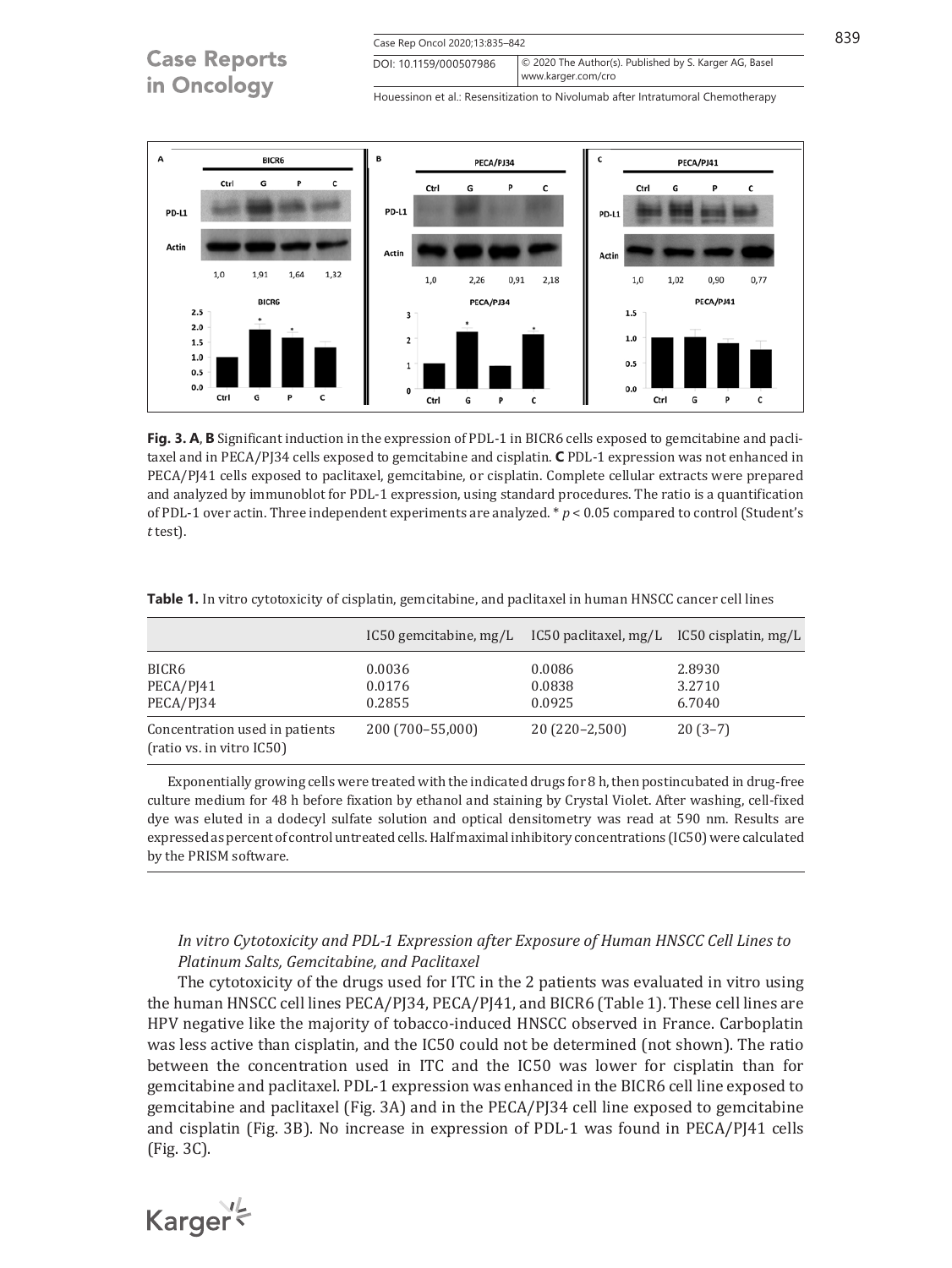Case Rep Oncol 2020;13:835–842 840

### **Case Reports** in Oncology

www.karger.com/cro DOI: 10.1159/000507986 © 2020 The Author(s). Published by S. Karger AG, Basel

Houessinon et al.: Resensitization to Nivolumab after Intratumoral Chemotherapy

#### **Discussion**

To our knowledge, this is the first report of durable complete responses after treatment combining ITC with IV nivolumab in 2 heavily pretreated patients with refractory HNSCC cancer. The immune checkpoint inhibitor alone was previously inefficient in both patients. An abscopal-like effect was seen in the first patient in whom a voluminous distant axillary node was cleared after the first nivolumab re-administration combined with ITC in the locally recurrent tumor. The abscopal-like effect was only partial in the second patient. Although the tumor perfusion was nonhomogeneous, as demonstrated using Patent Blue dye (Fig. 2A), the whole tumor regressed within 2 months with dry necrosis. However, a distal mediastinal node increased in size despite nivolumab continuation and required a hypofractionated radiotherapy to obtain a metabolic response on the 18-FDG-PET scan. The complete and sustained response in both patients suggests that ITC led to a resensitization to nivolumab.

ITC has never been extensively investigated even in locoregional recurrent tumors. ITC has theoretical advantages compared to intravenous application: higher intratumoral drug concentration could overcome most of the mechanisms of chemoresistance while decreasing systemic toxicity [6]. However, the limitations of ITC are the rapid drug clearance from the tumor bed, the nonhomogeneous drug distribution, and local sides effects, such as necrosis of peritumoral tissues for some drugs, such as cisplatin, at high concentrations. Some trials showed the feasibility of ITC in locally recurrent HNSCC with a response rate of 27–50%. The most frequent adverse effects were pain in 24–80% of cases, ulceration, necrosis, and edema in 53–87.4% of cases. Improvements and standardization of the technique would be necessary to define the best drugs, the optimal injection technique, treatment periodicity, and indications. We have chosen here an intratumoral infusion over a 24-h period to increase the drug persistence in the tumor (time effect in addition to the concentration effect). We hoped that the slow infusion time could increase the drug diffusion throughout the tumor bed. Platinum derivatives were chosen as core due to our experience with these compounds in ITC of recurrent HNSCC [7]. In a parallel in vitro work, we showed that cisplatin was more active than carboplatin against 3 HNSCC cell lines. Our observations show that 20 mg/L cisplatin can be safely used on head and neck tumors without normal tissue necrosis surrounding the tumor. Neither gemcitabine nor paclitaxel were necrotizing cytotoxic agents on normal tissues, and they were used here at concentrations of 200 and 20 mg/L, respectively. These concentrations were far above those necessary to kill half the cells in vitro (Table1). Moreover, our clinical observations are suggestive of an immunological effect of ITC and a resensitization to nivolumab. Immunogenic cell death (ICD) is triggered by some chemotherapeutic agents, such as anthracyclines and oxaliplatin, as well as radiation therapy [8]. The mechanism of ICD relies at least partially on the release of damage-associated molecular pattern (DAMP) molecules (calreticulin plasma-membrane translocation, ATP secretion, and/or HMGB1 release) from dying tumor cells. These molecules stimulate the recruitment of dendritic cells into the tumor bed, the uptake and processing of tumor antigens, and the optimal antigen presentation to T cells. Primed cytotoxic T lymphocytes elicit a direct cytotoxic response and kill the remaining tumor cells. This pathway activates the immune system against cancer and determines the long-term success of the checkpoint inhibitor [8, 9]. The beneficial cooperation between conventional IV chemotherapy and immune checkpoint inhibitors has recently been demonstrated as a first-line treatment of recurrent HNSCC [10]. We show here 2 observations suggesting a cooperation between ITC and immunotherapy by immune checkpoint inhibitors at a later stage of the disease. We underline the potential role of gemcitabine as a component of ITC. Gemcitabine is associated with apoptosis leading to tumor antigen presentation [11], taxanes and platinum salts are associated with immune modulatory effects by increasing PDL-1 expression, which also have a key role in the sensi-

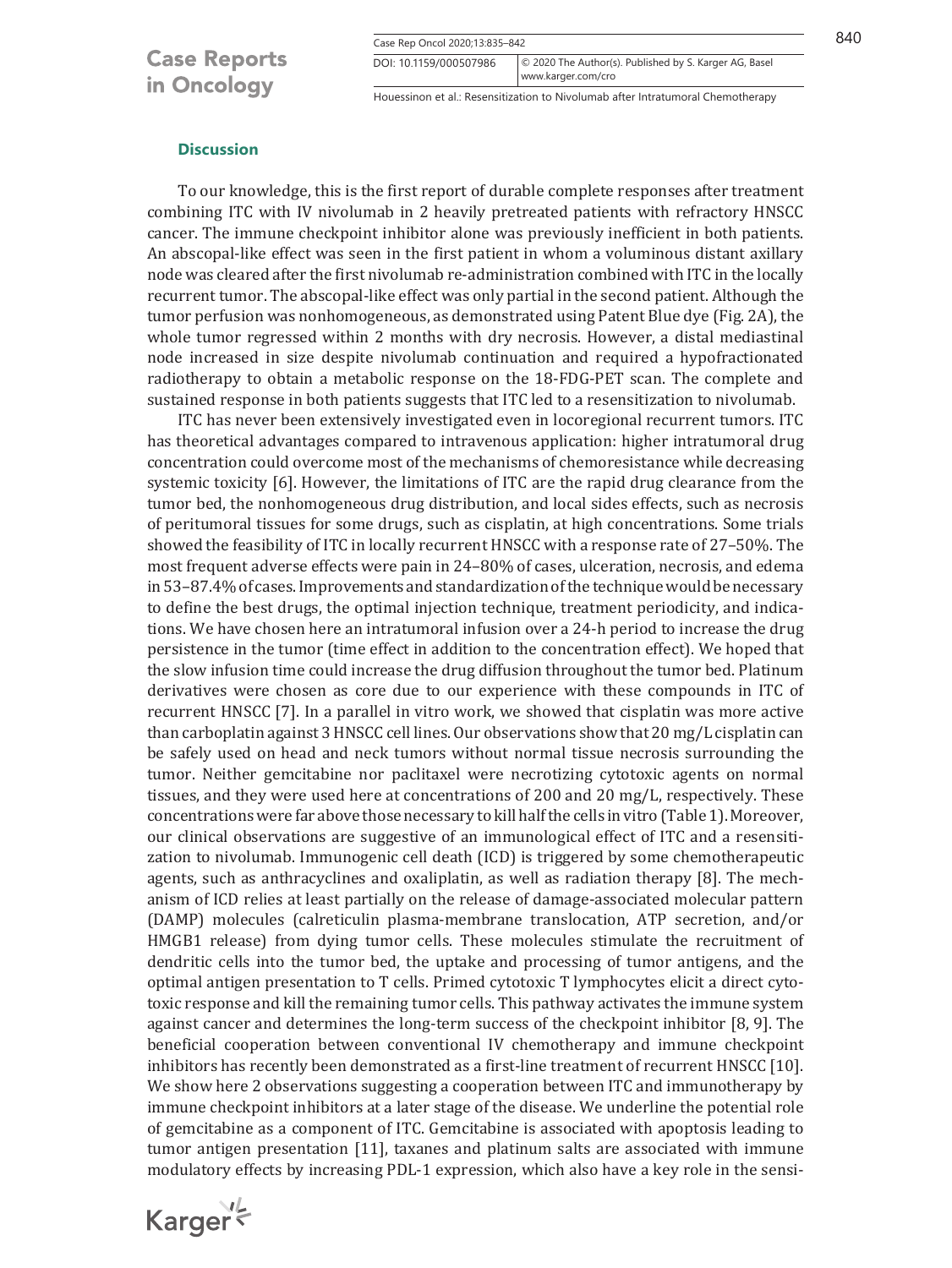| <b>Case Reports</b><br>in Oncology |                        | Case Rep Oncol 2020;13:835-842                                                  |  |
|------------------------------------|------------------------|---------------------------------------------------------------------------------|--|
|                                    | DOI: 10.1159/000507986 | © 2020 The Author(s). Published by S. Karger AG, Basel<br>www.karger.com/cro    |  |
|                                    |                        | Houessinon et al : Resensitization to Nivolumab after Intratumoral Chemotherapy |  |

tivity to immune checkpoint inhibitors [12]. These data are concordant with our in vitro studies where PDL-1 expression was enhanced by gemcitabine, paclitaxel, and/or cisplatin in 2 out of 3 HNSCC cell lines. Resensitization to immunotherapy after ITC that we observed suggests that local treatment may locally trigger ICD, it may educate the immune system which, in turn, will act on lesions that are distant from the initial area. It may result in an "abscopal-like" effect leading to a systemic effect from a treatment that is nevertheless localized.

#### **Conclusion**

To our knowledge, these are the first 2 cases of resensitization of locally recurrent HNSCC to the checkpoint inhibitor nivolumab after ITC. These results encouraged us to plan a phase II study assessing the tolerance and efficacy of cisplatin, gemcitabine, and paclitaxel as 24-h intratumoral infusions in combination with nivolumab in this usually hopeless situation.

#### **Acknowledgment**

We would like to thank Zuzana Saidak for English language correction and Christine Hee for technical assistance in intratumoral chemotherapy.

#### **Statement of Ethics**

We have reported these cases in compliance with the Declaration of Helsinki. Informed consent was obtained from both patients before the intratumoral treatment and for the publication of the clinical data.

#### **Conflict of Interest Statement**

The authors have no conflicts of interest to declare.

#### **Funding Sources**

The authors want to thank the "Comité de la Somme de la Ligue Nationale contre le Cancer" for funding the experimental part of the paper.

#### **Author Contributions**

Bruno Chauffert, Aline Houessinon, and Aurélie Moreira drafted the manuscript and contributed to the interpretation of the clinical results. Marine Schoonaker, Chloé Sauzay, and Antoine Galmiche designed and interpreted the experimental results. Jérèmie Bettoni, Aurélie Biet, Alexandre Coutte, Claude Krzisch, Aline Houessinon, and Bruno Chauffert treated the patients. All authors have read and approved the final manuscript.

Karger